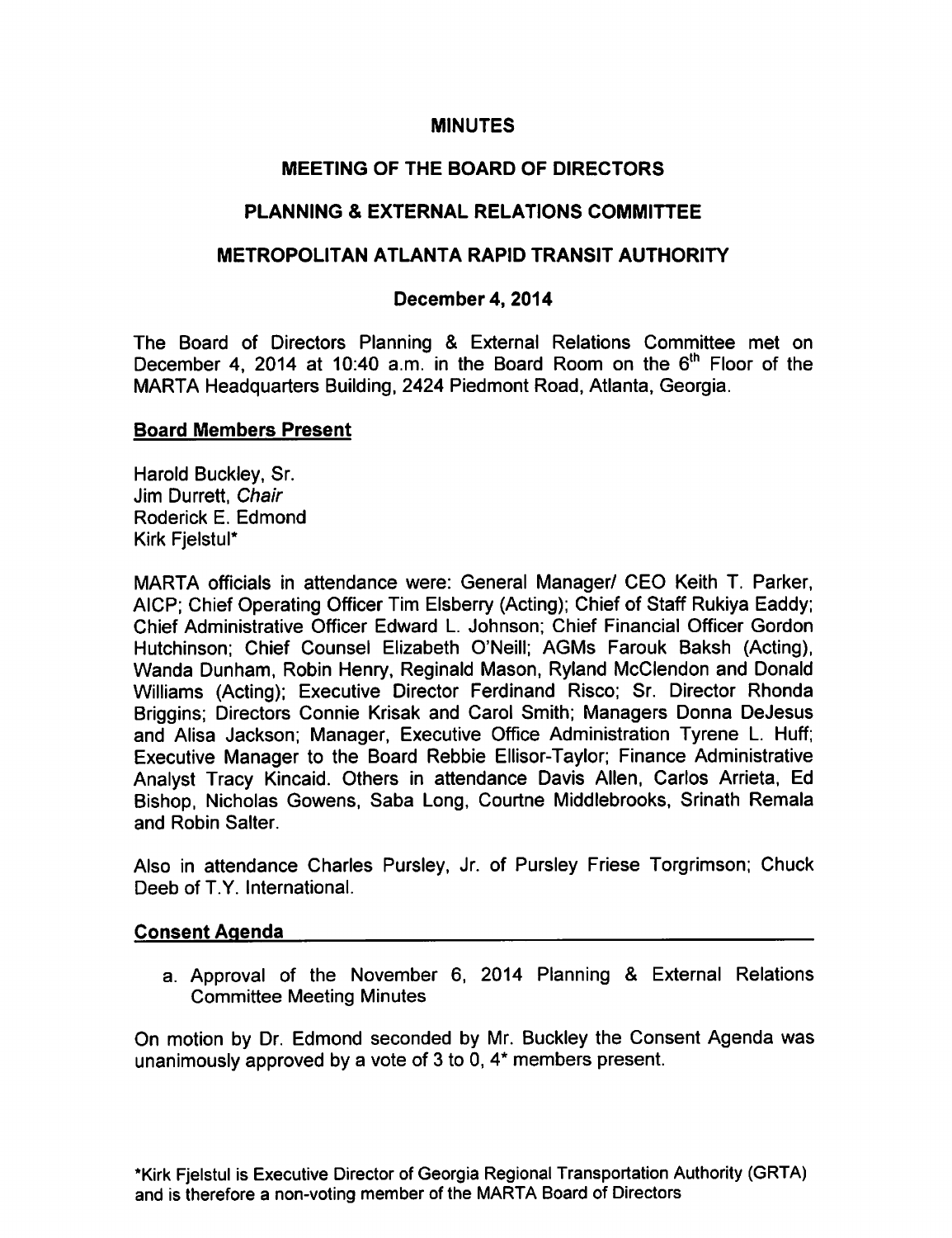## Individual Agenda

# Briefing - 2014 Review of Customer Complaints

Mr. Bishop provided the Committee a review of the FY14 Customer Complaints and Commendations.

#### Customer Service Center

- $\geq$  The goal of the Customer Service Center is to take steps to improve the customer's experience by:
	- Receiving, processing, responding and tracking Customer Complaints, Suggestions and Commendations
	- Responding to immediate problems
	- Working with various offices to resolve reoccurring issues

## Customer Complaint Process

- Customers contacts Customer Service Center via phone, e-mail, letter or walk-in
- Customers' concerned entered into Complaint Resolution Software  $(H.E.A.T.)$  – unique tracking number assigned to each report
- $\triangleright$  Report forwarded to subject matter expert for investigation and corrective action
- $\triangleright$  Information forwarded to Customer Service Center; customer is contacted and made aware of resolution

#### Customer Service Center Summary of FY14 Activities

- $\geq$  125,534 Calls Received (496 Average per Day)
- $\geq$  17,506 E-mails Received (69 Average per Day)
- $\geq 10,147$  Breeze Cards Registered (40 Average per Day)
- $\geq 20.811$  Reports Documented (82 Average per Day)

#### Report Breakdown by Type

- $\geq$  Complaints 48.7%
- $\geq$  Breeze Issues 33.8%
- $\geq$  Requests 8.9%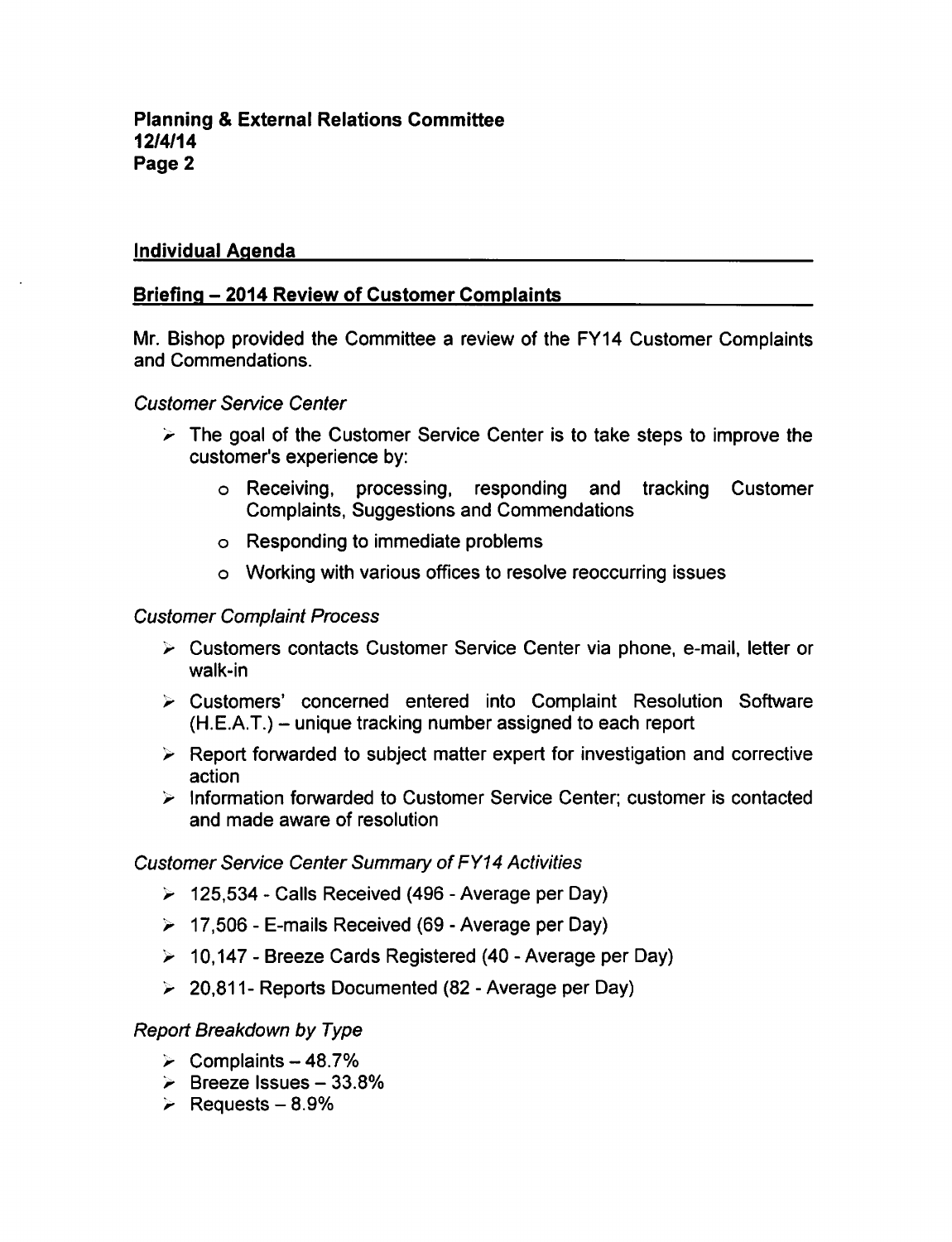## Planning External Relations Committee 12/4/14 Page 3

- $\geq$  Commendations 6.9%
- $\geq$  Suggestions 1.7%

# Breeze Card Top Issues

- $\triangleright$  Additional fare deducted
- $\geq$  Balance transfer request
- $\triangleright$  TVM malfunction
- $\geq$  Loading fare on bus
- $\triangleright$  Product load failure (web ticketing)

## Commendations - Top Departments

- $\triangleright$  Mobility
- $\triangleright$  Bus Operations
- $\triangleright$  Customer Services
- $\triangleright$  Mobility Reservations
- $\triangleright$  Rail Observations

Dr. Edmond said he would be interested in seeing a comparison to several previous fiscal years as well as comparative data from other agencies with similar ridership.

Mr. Buckley asked if MARTA keeps a record of the time it takes to resolve issues.

Mrs. McClendon said yes, responses are typically given within 7-10 days.

Mr. Parker said overall the Authority is not doing as well as it should in Customer Service – this is going to be a major push for MARTA to improve.

Mr. Fjelstul said it seems like MARTA has done better over FY13.

Mr. Parker said Ride with Respect has heightened expectations and customers are communicating more.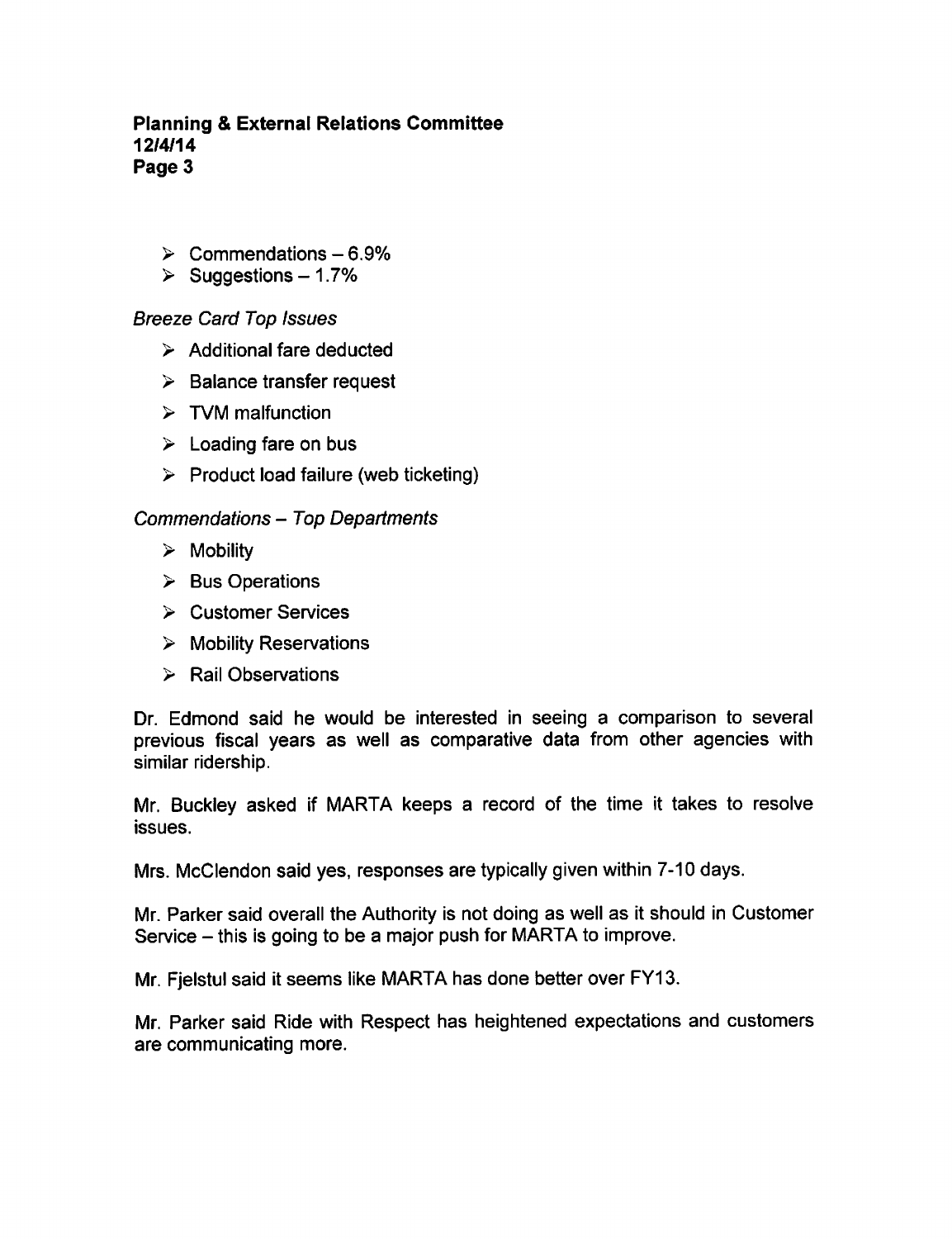# Briefing  $-$  FY15 Quality of Service Survey  $-1<sup>st</sup>$  Quarter Report

Dr. Salter briefed the Committee on the results of the FY15, 1<sup>st</sup> Quality of Service (QOS) survey.

- $\geq$  The Quality of Service (QOS) Survey is a comprehensive survey that tracks customer satisfaction and perceptions of MARTA's service attributes throughout the year
- The QOS FY2015 Quality of Service Semiannual Presentation presents findings that were collected from July 1 - September 30, 2014, with comparisons to previous fiscal years

# Survey Method

- $\geq 1,789$  bus and rail patron interviews from July 1<sup>st</sup> September 30<sup>th</sup>
- $\geq$  Margin of error: +/- 4.6%
- $\triangleright$  Briefing presents quarterly update of:
	- Rider demographics
	- Satisfaction ratings
	- Reasons for satisfaction and dissatisfaction
	- Quadrant analysis

# Key Findings

- $\triangleright$  Satisfaction
	- FY15 first quarter MARTA rider satisfaction scores remained stable
- **Performance Scores** 
	- Out of 46 performance attributes
	- 12 categorized as strengths
	- 14 fell in focus category
- $\triangleright$  Few performance ratings changed significantly
- $\triangleright$  Attributes from all six service categories represented in both strength and focus quadrants
- Rider Profiles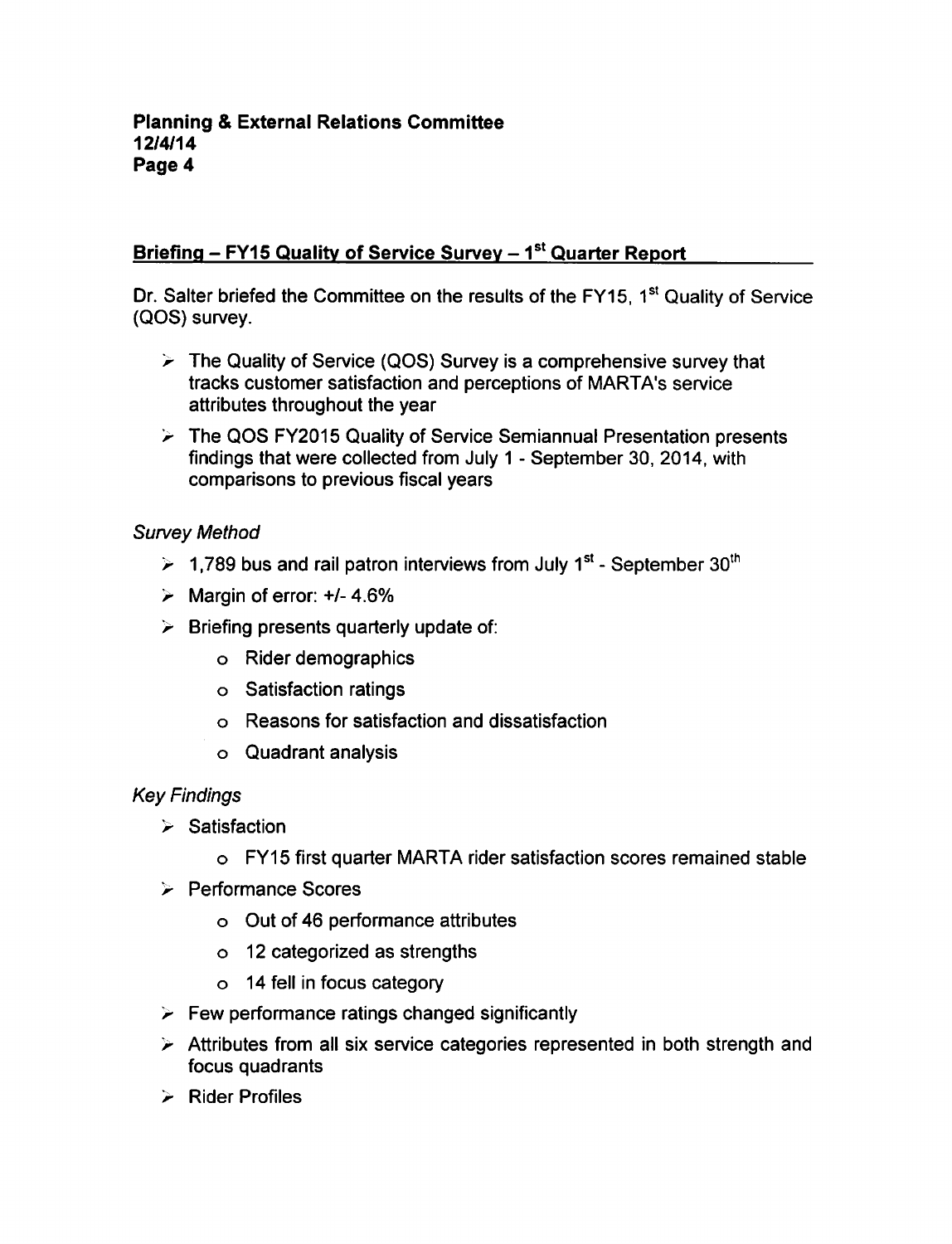- Rider characteristics during the first quarter of FY15 remained the same as FY14
- $\triangleright$  Satisfaction Ratings
	- No statistical differences in satisfaction ratings
	- Satisfaction with rail service consistently higher than bus
	- Satisfaction with MARTA overall consistently lower than satisfaction with specific modes of transit
- $\triangleright$  Top 5 Reasons for Being Satisfied with MARTA
	- $\circ$  MARTA is always or usually on time; reliable; consistent  $-17.5\%$
	- o 'It gets me where I need to go'  $-15.7\%$
	- $\circ$  'I have no complaints'; it's ok 10.4%
	- $\circ$  Good Service  $-8.7\%$
	- $\circ$  Convenient 8.3%
- $\geq$  Top 5 Reasons for Being Dissatisfied with MARTA
	- $\circ$  Bus or train arrives late or is too early  $-34.8\%$
	- $\circ$  Too slow; infrequent  $-12.7\%$
	- $\circ$  Rude bus operators  $-7.9\%$
	- $\circ$  Breakdowns and delays  $-7.9\%$
	- Too much single tracking  $-7.7%$  $\circ$

# Performance Ratings

- $\triangleright$  Notable changes for 5 out of 46 performance attributes:
	- $\circ$  Exterior cleanliness of buses  $-0.5$  increase to 8.7
	- o Interior cleanliness of buses  $-0.6$  increase to 7.8
	- $\circ$  Controlling nuisance behaviors on buses  $-0.4$  decrease to 7.2
	- $\circ$  Bus arrives no more than 5 minutes after scheduled time  $-0.4$ decrease to 6.6
	- $\circ$  Frequency of bus service on weekends  $-0.5$  decrease to 5.8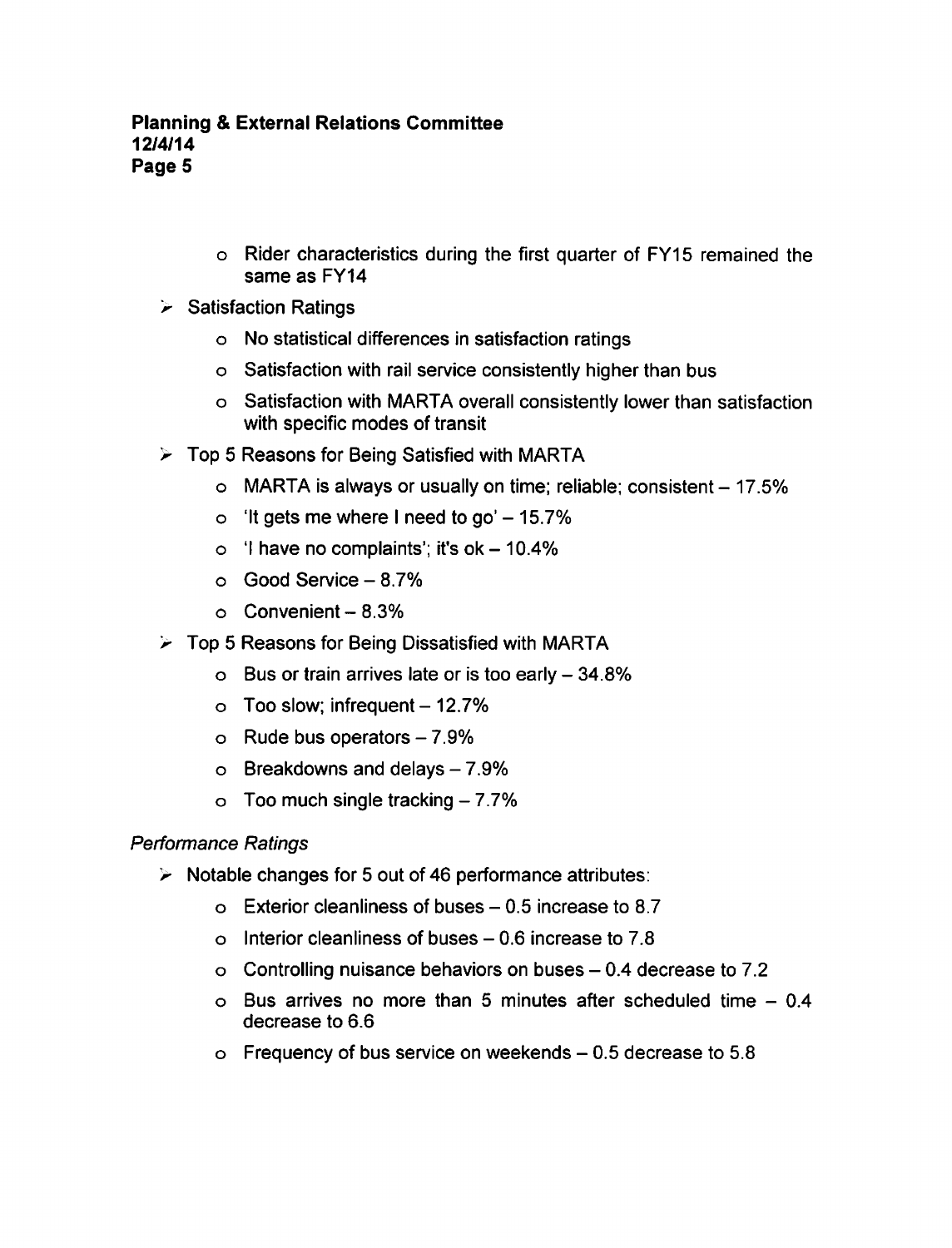### Planning External Relations Committee 12/4/14 Page 6

#### **Conclusions**

- $\geq$  Satisfaction scores remained stable during the first quarter of FY15, with only minor differences in satisfaction over the past two fiscal years
- $\triangleright$  Significant fluctuations in satisfaction scores typically coincide with MARTA service changes and fare increases
- $\triangleright$  Patrons who are satisfied with MARTA service most often attribute their satisfaction to timeliness, being able to get to their destinations and not having any problems or inconveniences
- $\triangleright$  Dissatisfied patrons most often complain about on-time performance
- $\triangleright$  There were no major shifts in how 46 performance attributes were categorized in the quadrant analysis  $-$  all six service categories include performance attributes that are strengths as well as attributes that need improvement
- $\triangleright$  Cleanliness ratings improved for the interior and exterior cleanliness of buses
- $\triangleright$  Three bus attributes decreased notably controlling nuisance behaviors on buses, bus OTP and frequency of weekend service

#### Next Steps

- $\geq$  Continue to focus on improvement of performance areas with low performance scores and a high level of importance:
	- Knowledgeable MARTA employees, courteous bus drivers, and availability of station service personnel
	- Trains arriving on-time and minimizing delays in bus and rail service that result from breakdowns
	- Frequency of bus and rail service on weekends
	- Informing patrons of changes affecting service
	- Condition of shelters and benches at bus stops
	- Announcements of train delays on the trains and in stations
	- Controlling nuisance behaviors on trains and in rail stations
- $\triangleright$  Semiannual presentation will provide a quarterly trend analysis of performance ratings with comparisons to KPI scores and PES ratings.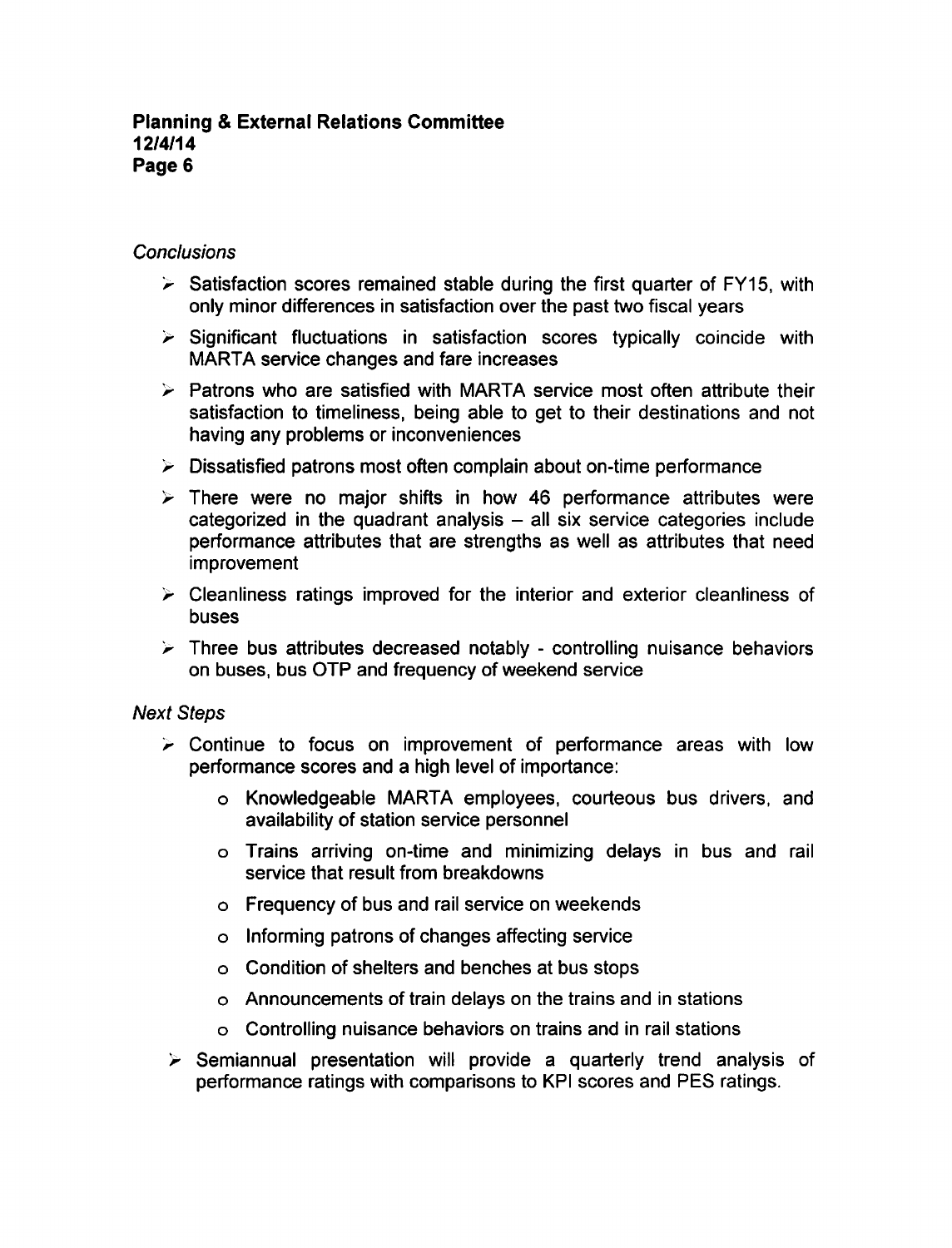Mr. Durrett asked about the break in FY12 data.

Dr. Salter said due to a software crash staff went to a "paper and pencil" method until more reliable software was implemented.

# Briefing – The Office of Architecture and Design

Mrs. Krisak briefed the Committee on the functions and programs supported by the Office of Architecture and Design.

- $\triangleright$  The Office of Architecture and Design provides design services, including management of work programs, in support of operating and capital programs for the rehabilitation of facilities and new capital projects
- $\triangleright$  The office establishes design criteria and provides technical services including designs, design reviews, design services during construction, inspections, technical support and reviews and troubleshooting to operations; also provides continuous inspection of MARTA Facility Roofs
- $\geq$  The office developed and manages an environmental baseline and comprehensive Sustainability Master Plan for the Authority responsible for reducing MARTA's environmental footprint and increasing MARTA's use of green products and services
- $\triangleright$  MARTA's Sustainability program is a major commitment to the Authority it continues to create incentives to reduce the Authority's carbon footprint

# Architecture – Professional Technical Design & Management Services

- $\triangleright$  Facilities Design
- $\triangleright$  Design Services during Construction
- $\triangleright$  Environmental Greening Initiative (DSDC)
- Job Order Contract (JOC)
- $\geq$  Signage
- Design Bid Packages
- $\triangleright$  RFP Technical Support
- $\triangleright$  Planning Projects (TOD)
- $\triangleright$  Office Space Planning Support
- Code Review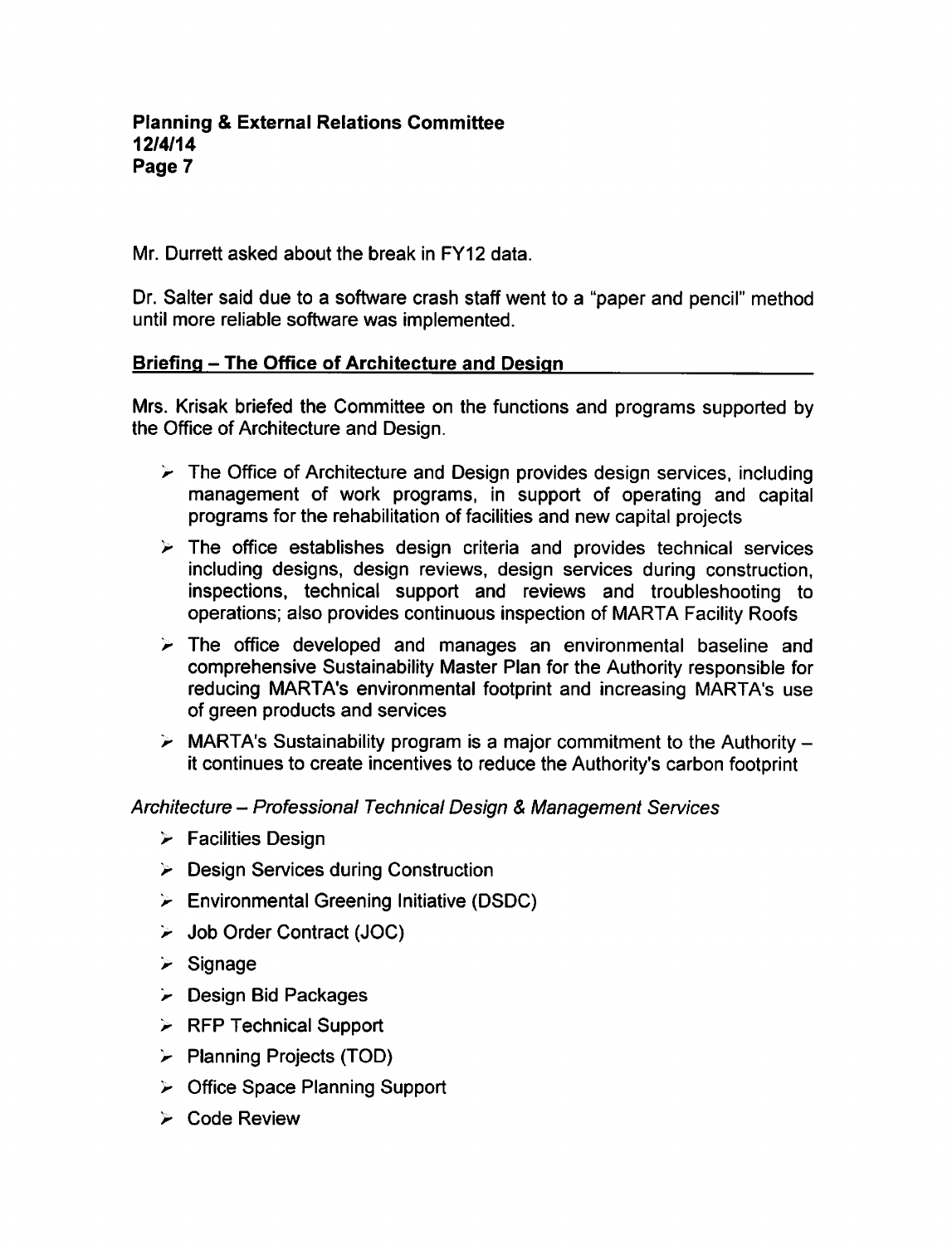# **Planning & External Relations Committee** 12/4/14 Page 8

- $\triangleright$  Perform Facilities Roof Inspections
- $\triangleright$  Feasibility Studies
- $\triangleright$  Maintain Assessments of Roofs
- $> 3D$  Graphics
- $\triangleright$  Perform Minor Roof Repairs
- $\triangleright$  Specification Preparation
- $\triangleright$  Update Roofing Warranty Database
- $\geq$  ADA Implementation/Compliance
- $\geq$  Coordinate with Governmental Agencies

## Major Projects

- $\triangleright$  Buckhead Station North Entrance & Pedestrian Bridge Addition
	- Scope: Provided Design, bid documents, and design services during construction
	- Description: New 4000 sq. ft. Concourse and Entrance at north end of station; two 14 ft. wide covered pedestrian bridges spanning GA 400, with a total approximate length of 300 ft.; project to include "Green" features for LEED Certification, Leadership in Energy and provided Environmental Design
	- Status: Construction finalized
	- Completion Date: June 2014
	- Budget: \$32M
- $\triangleright$  Hamilton Bus Maintenance Facility Renovation
	- Scope: Designed and prepared contract documents in-house
	- Description: Project consists of new buildings and Renovation of existing buildings
	- o New Buildings Bus Fueling Facility, Combined Bus Wash and Tire Facility, Fare Retrieval Facility, Bus Cleaner Canopy, Industrial Wastewater Treatment Plant and Site Improvements
	- $\circ$  New Building Area 22,434 sq. ft.
	- Existing Buildings: Maintenance Building, HVAC Building, and Administrative Building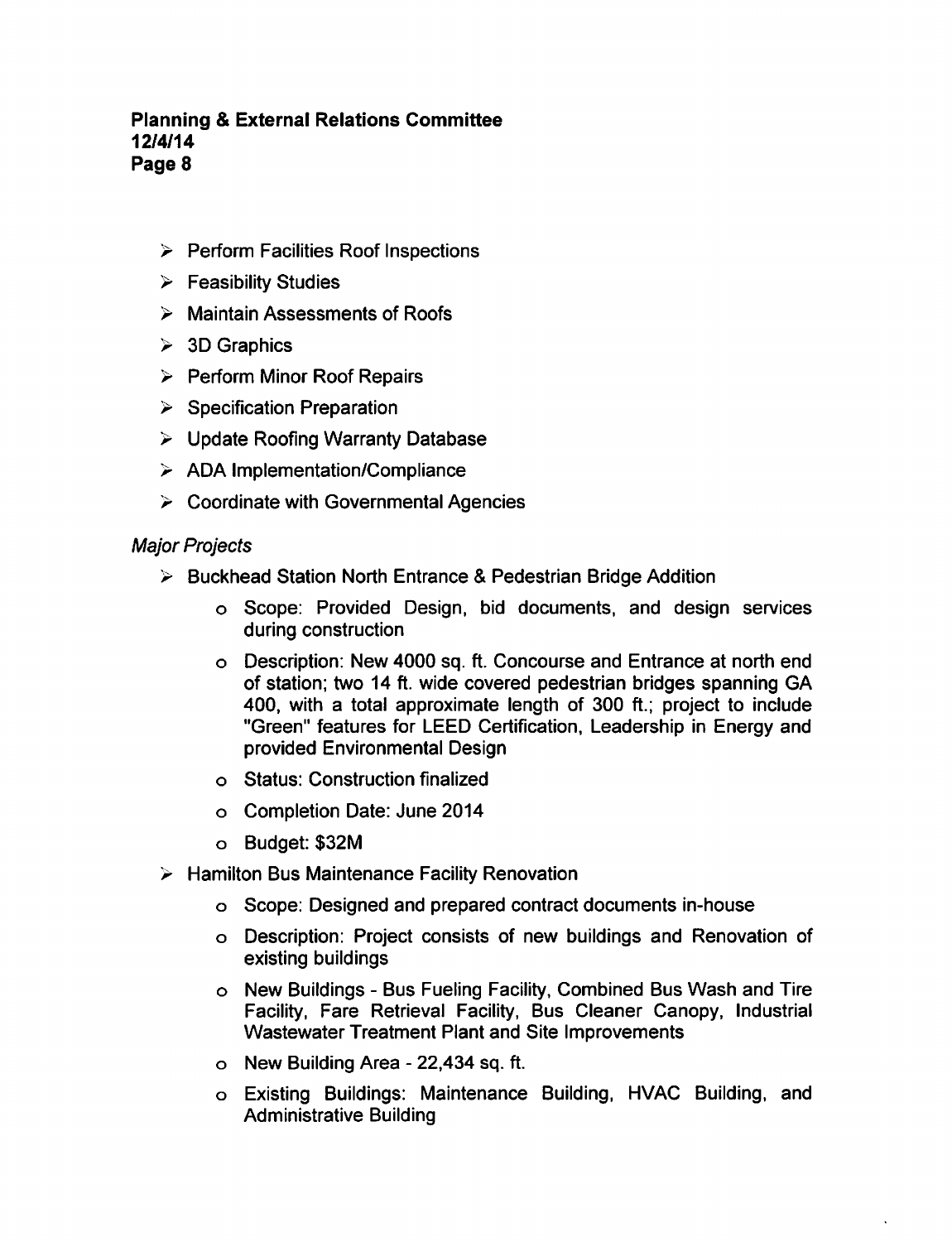- o Total Renovation Area 58,000 sq. ft.
- Status: Bid documents in progress
- Begin Construction: December 2015
- Budget: \$55M construction
- $\geq$  Integrated Operations Center (IOC)
	- Scope: Conducted feasibility studies and provided schematic designs and design overview; assisting in furniture procurement for the facility
	- Description: Provided new state-of-the-art consolidated facility for Rail, Bus, Police Communications and an Emergency Operations Center; facility includes control center theater, staff offices, training space, computer maintenance and equipment room to provide an Integrated Operations Center; being developed in conjunction with the Train Control and SCADA Systems Upgrade (TCSU)
	- Status: Construction Completed
	- Completion Date: construction complete
	- Budget: \$27.8M
- Laredo Drive Bus Solar Canopy
	- o Scope: Prepared FTA proposal/Request For Proposal documentation and solicitation, review during design and design services during construction
	- Description: Approximately 189k sq. ft. of new bus parking lot canopy with photovoltaic solar power capabilities; shelter shields the parked buses from the daytime heat, which helps reduce vehicle fuel consumption for air conditioning, while providing more than half of the total electrical energy requirements for the adjacent bus maintenance facility and saving over \$70K annually in energy bills
	- Status: Completed
	- Completion Date: November 2011
	- Budget: \$10.8M
- $\triangleright$  Brady Mobility Facility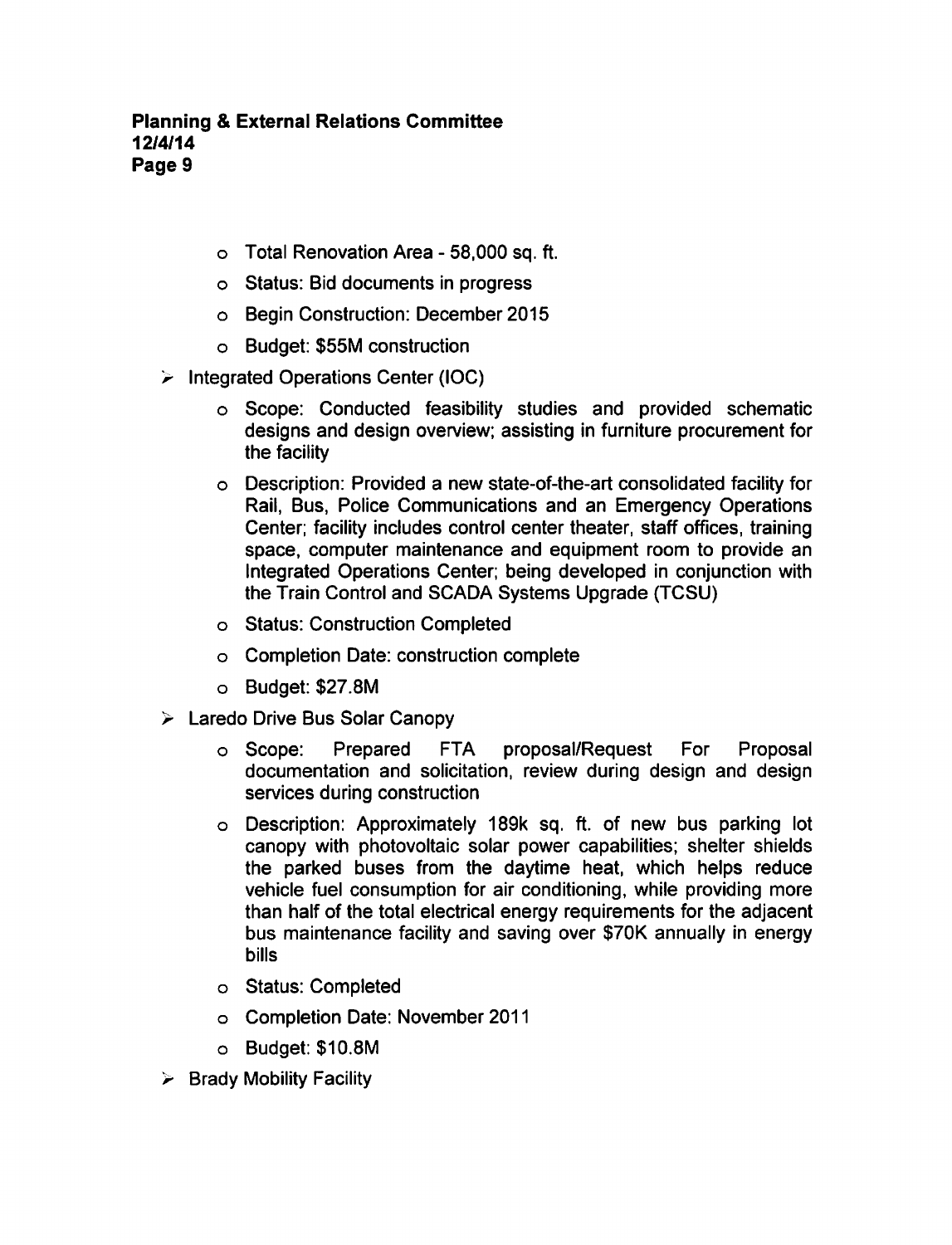- Scope: Prepared Request For Proposal documentation and solicitation, review progress during design, and provide design services during construction
- Description: Approximately 74K sq. ft. of new mobility van maintenance and administration facilities on 11 acres; project includes demolition of existing and temporary structures and replacement with (3) new buildings and mobility van/employee parking within a more efficient overall site layout
- Status: Construction in progress
- Completion Date: Spring 2015
- Budget: \$40.2M
- $\triangleright$  Arts Center Station Roofing Rehabilitation
	- o Scope: Completed design; provided bid documents & design services during construction
	- Description: Replace roof at bus canopy and pedestrian bridge, paint bus canopy, install energy efficient LED light fixtures and communication equipment
	- Status: Construction completed
	- Completion Date: August 2013
	- Budget: \$1,586,858
- $\geq$  Mobility Travel Training Facility Phases I and II
	- o Scope: Phase I Renovation of the existing break room for office and presentation spaces; Phase II - Renovation of existing cafeteria space as a training facility for elderly and disabled patrons; provided design and design services during construction for both phases
	- $\circ$  Description: Phase I Office and presentation spaces for mobility administrative staff; Phase II - simulated train and bus stop environment to recreate real world navigational situations; renovation included new lighting and mechanical systems
	- Status: Completed
	- $\circ$  Budget: Phase I \$150,000; Phase II \$400,000
- Peachtree Center Escalator Rooms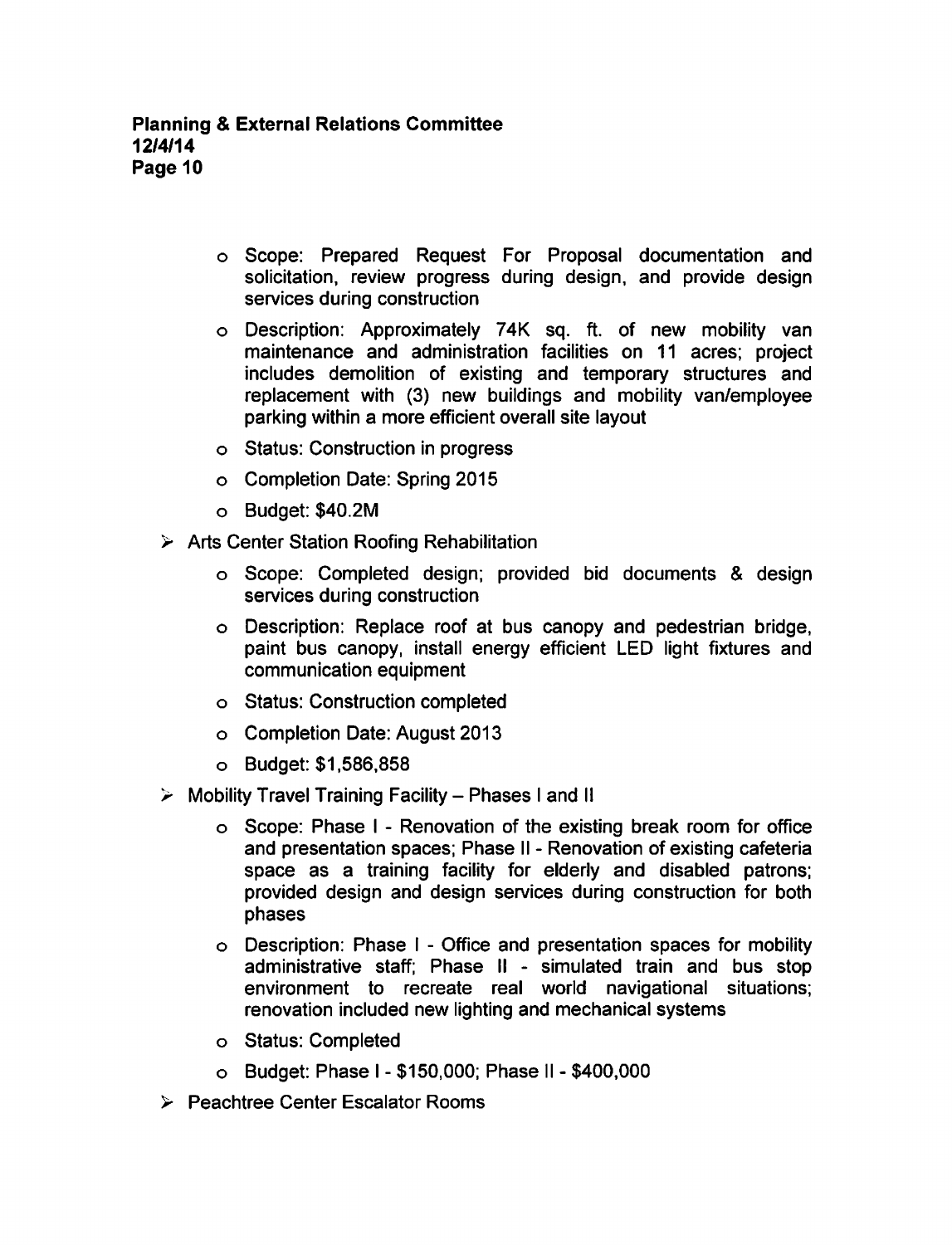- Scope: Provided design services before and during construction for the completion of two new escalator rooms
- Description: Two new enclosed escalator rooms were constructed to provide dedicated spaces for the operation and maintenance of existing escalators; one room was located on the South Concourse and the second on the North Concourse levels
- Status: Construction completed 2012
- Budget: \$23M
- $\triangleright$  Plaza Renovation at Ashby Station
	- Scope: Provide JOC design construction package and design services during construction
	- Description: Renovate plaza areas due to water damage from adjacent construction site; scope includes replacement of paving, wall finishes, benches, re-roofing work and closure of problematic skylights
	- o Status: Construction in progress
	- Budget: \$427,810
- $\triangleright$  King Memorial Station Column Wrap Installation
	- Scope: Provided design services before and during construction
	- Description: Replace existing damaged tiles on interior columns at rail station concourse with low maintenance stainless steel column wraps
	- Status: Construction completed
	- Completion Date: August 2014
	- Project Budget: \$48,000

# Upcoming Projects

- $\triangleright$  AVIS Implementation
- $\triangleright$  Brownsmill Bus Facility Upgrades
- $\triangleright$  Arts Center Station Paving Renovation
- Oakland Platform Renovation
- $\triangleright$  Five Points Reduced Fare Rehabilitation